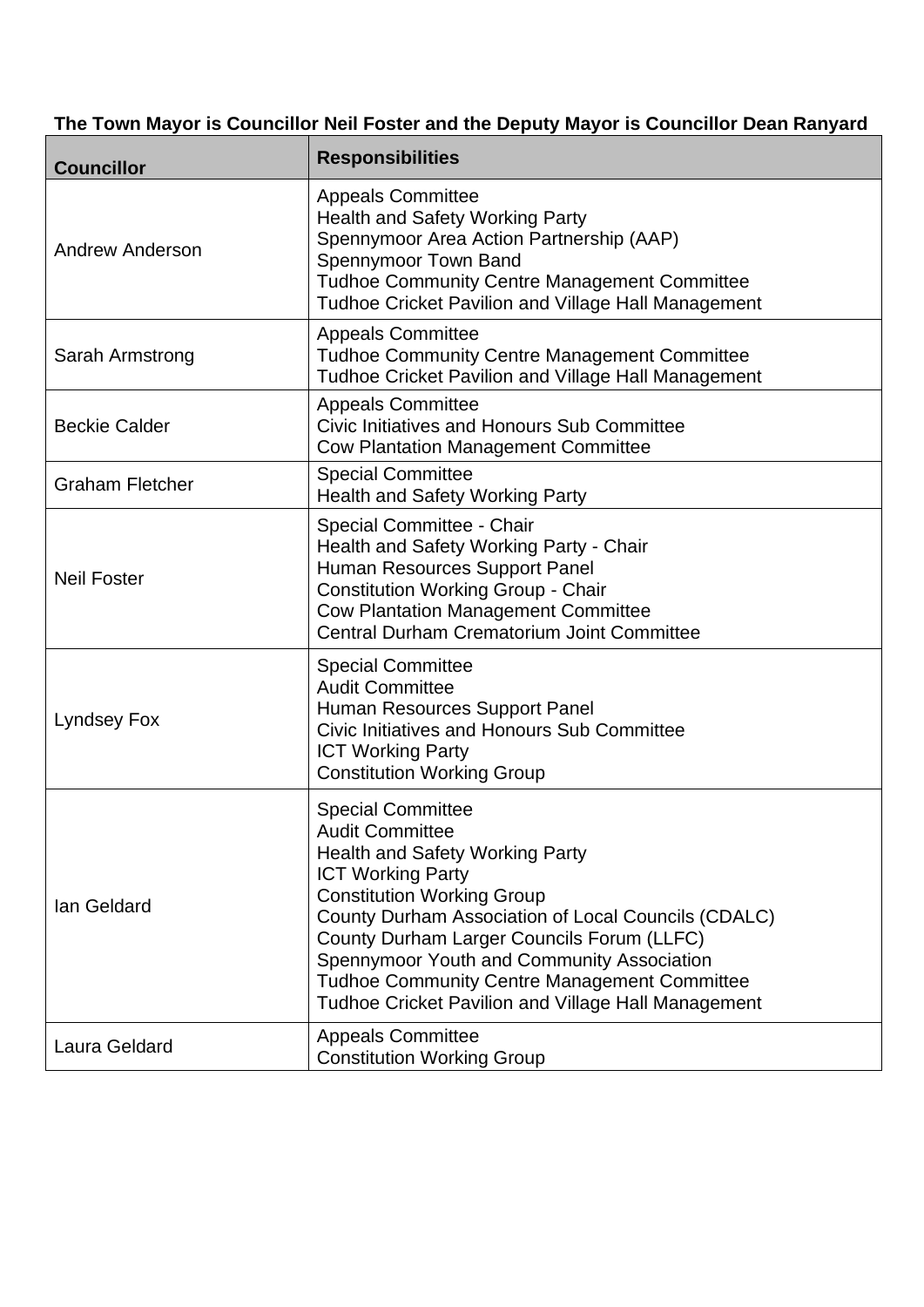| <b>Stephen Gilling</b> | <b>Appeals Committee</b><br><b>ICT Working Party</b><br>County Durham Association of Local Councils (CDALC)<br>County Durham Larger Councils Forum (LLFC)<br>Kirk Merrington Community Centre Management Committee<br>Kirk Merrington Pre-School Ltd                                                        |
|------------------------|-------------------------------------------------------------------------------------------------------------------------------------------------------------------------------------------------------------------------------------------------------------------------------------------------------------|
| Alan Grainger          | <b>Audit Committee</b><br>Health and Safety Working Party - Vice Chair                                                                                                                                                                                                                                      |
| <b>Martin Jones</b>    | <b>Health and Safety Working Party</b><br><b>Constitution Working Group</b>                                                                                                                                                                                                                                 |
| <b>Anita Lowther</b>   | <b>Audit Committee - Chair</b><br>Civic Initiatives and Honours Sub Committee<br><b>Cow Plantation Management Committee</b>                                                                                                                                                                                 |
| <b>Clive Maddison</b>  | <b>Appeals Committee</b><br><b>Audit Committee</b><br>Civic Initiatives and Honours Sub Committee<br><b>Cow Plantation Management Committee</b><br><b>Central Durham Crematorium Joint Committee</b>                                                                                                        |
| Liz Maddison           | <b>Special Committee</b><br><b>Audit Committee</b><br><b>Health and Safety Working Party</b><br><b>Constitution Working Group</b><br><b>Cow Plantation Management Committee</b>                                                                                                                             |
| <b>Billy McAloon</b>   | <b>Health and Safety Working Party</b><br><b>Cow Plantation Management Committee</b>                                                                                                                                                                                                                        |
| Pete Molloy            | <b>Appeals Committee</b><br><b>Constitution Working Group</b>                                                                                                                                                                                                                                               |
| <b>Colin Nelson</b>    | <b>Special Committee</b><br><b>Audit Committee</b><br><b>Health and Safety Working Party</b><br><b>ICT Working Party</b><br><b>Constitution Working Group - Vice Chair</b>                                                                                                                                  |
| Dean Ranyard           | Special Committee - Vice Chair<br><b>Audit Committee</b><br>Human Resources Support Panel<br><b>ICT Working Party</b><br><b>Cow Plantation Management Committee</b><br><b>Central Durham Crematorium Joint Committee</b>                                                                                    |
| <b>Rachael Riches</b>  | <b>Appeals Committee</b><br><b>Audit Committee</b><br>Human Resources Support Panel<br><b>Civic Initiatives and Honours Sub Committee</b><br><b>ICT Working Party</b><br>Spennymoor Town Band<br>Tudhoe Community Centre Management Committee<br><b>Tudhoe Cricket Pavilion and Village Hall Management</b> |